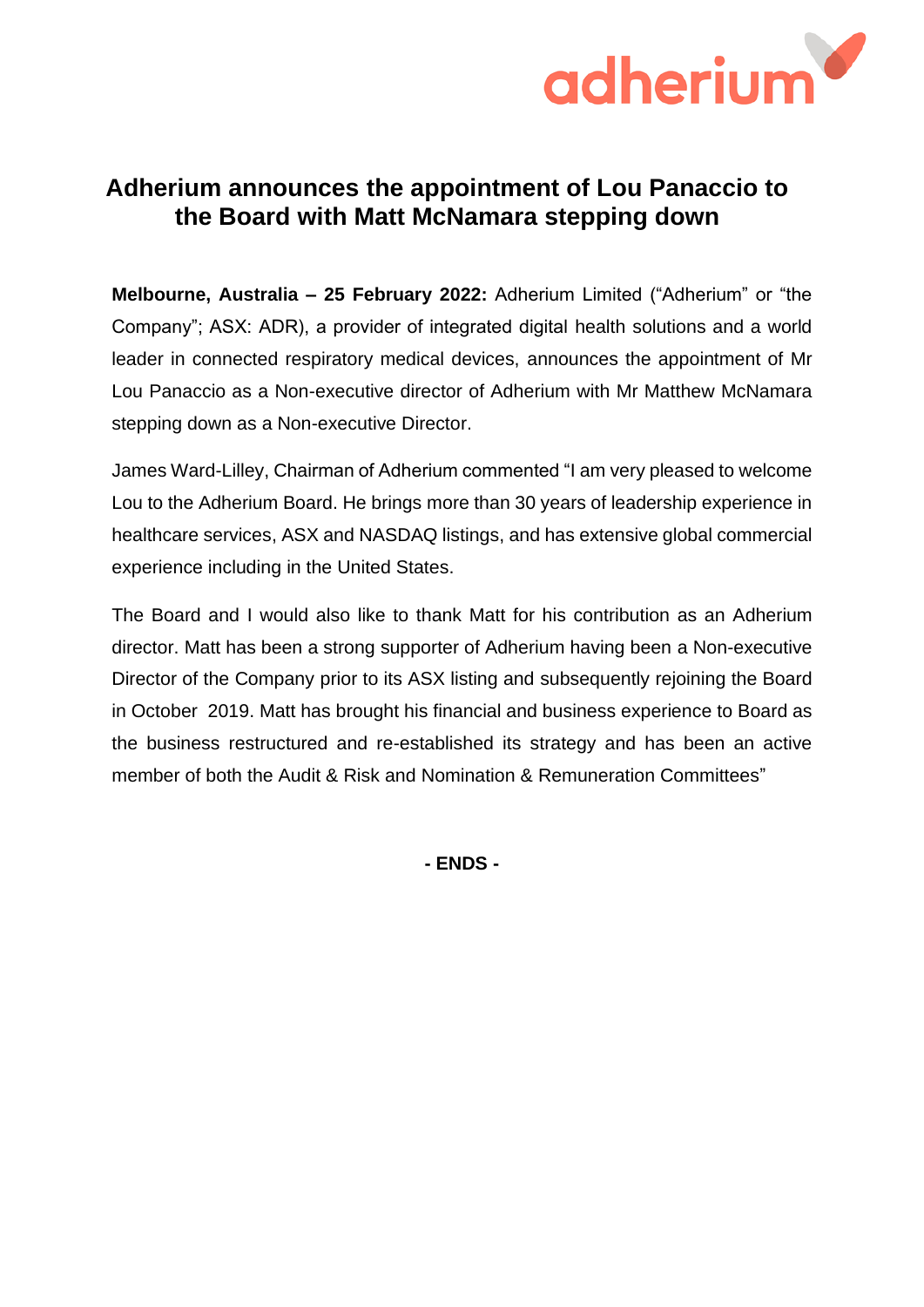

## **About Adherium (ASX: ADR)**

Adherium is a provider of integrated digital health solutions and a worldwide leader in connected respiratory medical devices, with more than 180,000 sold globally. Adherium's Hailie® platform solution provides clinicians, healthcare providers and patients access to remotely monitor medication usage parameters and adherence, supporting reimbursement for qualifying patient management.

The Hailie® solution includes a suite of integration tools to enable the capture and sharing of health data via mobile and desktop apps, Software Development Kit (SDK) and Application Programming Interface (API) integration tools, and Adherium's own broad range of sensors connected to respiratory medications. Adherium's Hailie® solution is designed to provide visibility to healthcare providers of medication use history to better understand patterns in patient respiratory disease.

Learn more at [www.adherium.com](about:blank)

This ASX announcement was approved and authorised for release by the Board of Adherium.

**Enquiries:** WE Communications WE-AUAdherium@we-worldwide.com